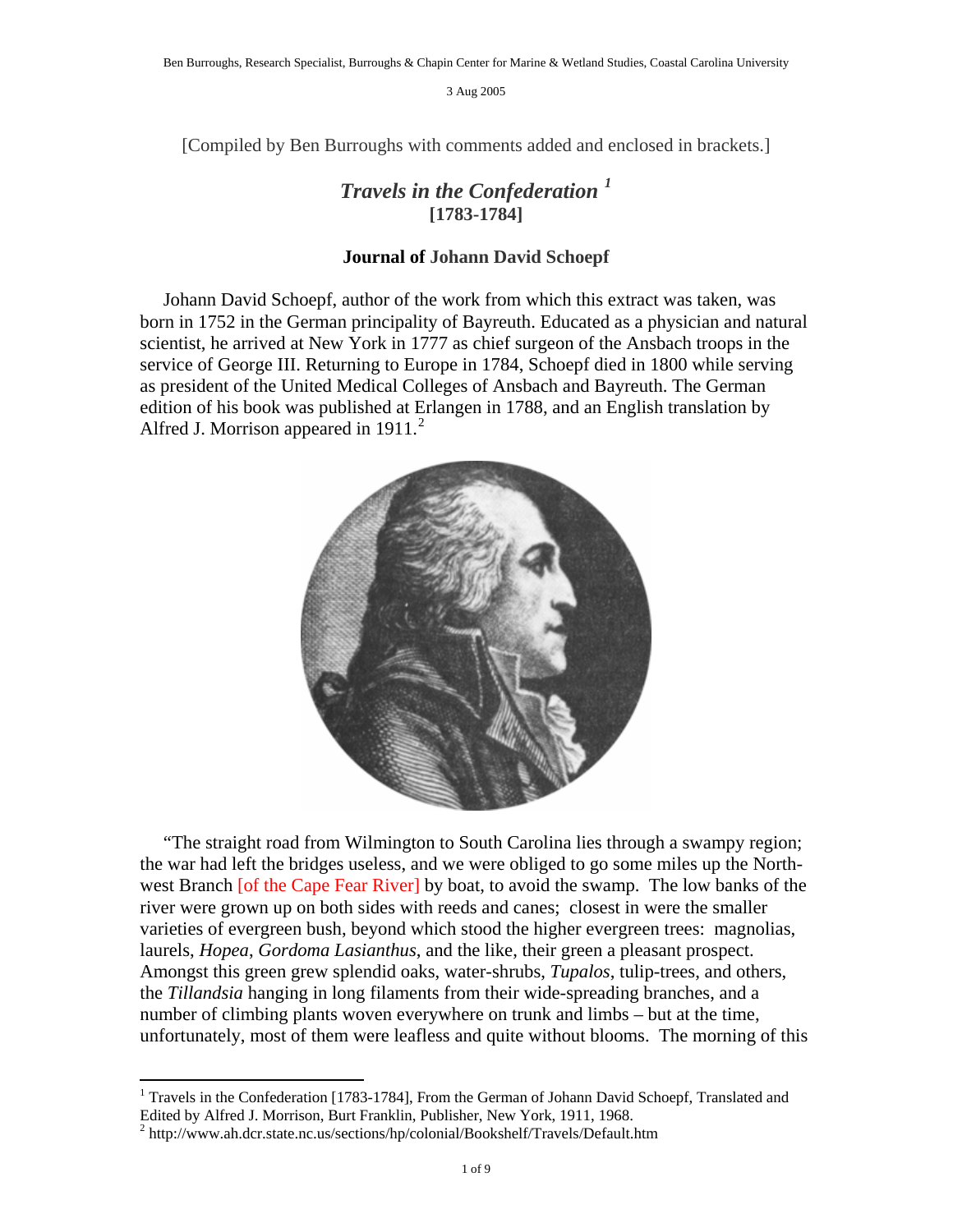passage it was bitter cold, felt all the more because it was necessary to keep very still in the little open boat. The negroes rowing kept warm at their work, but none the less they had brought along a few chips with which they studiously kept up a little fire, of no use to them except for the pleasure of seeing it burn. They love fire above everything and take it with them whatever they are about, in the field, in the woods, on the water, and that too at the hottest time of the year. From the plantation where we were landed, (and where for two Spanish dollars cash we had bad tea, worse sugar, no milk, tough beef, and little bread), we came 10 miles, by a long labyrinthine woods-road, to Town Creek, and thence 37 miles of uniform forest, past Lockwood's Folly and Shallot Bridge, to Murray's house at the South Carolina line. The whole way from Wilmington we remarked scarcely 8 or 9 houses.

 This road described, which took us through North Carolina, runs near to the coast and is therefore called the lower road. The country does not certainly appear to the best advantage here, but from the character of this region one must not form an opinion of the whole. Inwards from the sea-shore, for 80-100 miles, the land is uniformly a sand-slope, as in Virginia, South Carolina, and Georgia. The higher and more barren parts of this surface are occupied by the immense pine-forests, and called therefore "dry pine ridges." or "pine barrens." In the lower parts of the forests everywhere are "evergreen or laurel swamps," and along the rivers and brooks there are very generally "cane-marshes," among which must be counted the "savannahs," very low tracts subject to overflow, where only canes, rush, and sedge come up, but trees and bush very rarely."<sup>[3](#page-1-0)</sup>

## South Carolina [circa January  $9<sup>th</sup>$ , 1784]

 We found no sort of reason to speak well of our first tavern in South Carolina, either for comfort or charges. For a little bacon and tea, a night's lodging, corn and corn-fodder for our horses the hostess, to make an even reckoning, asked for 3 horses and 3 riders, head for head a piastre, or 6 Spanish dollars in all (14 fl. 24 kr. Rhenish). The night was very cold; what with the rain of the day before, and the night's snow, in the morning everything, earth and trees, was covered with a thin coating of ice. We saw nothing but sand and pine-woods for 16 miles, until we came to a few cabins and then to the plantation of Mr. Vareen [approximately 2 miles north of Singleton Swash]. Notwithstanding we arrived here early, the weather being bad as also the state of the road before us, we were obliged to spend the rest of the day, having 26 miles to ride before reaching the next human habitation. At Mr. Vareen's we saw for the first time the staple South Carolina dish, rice in place of bread; for such use it is baked compact and dry, a pound of rice to two pounds of water, so that it may be cut in the dish. Customarily no other sort of bread is seen in the country, and the inhabitants of these southern provinces are so used to rice that now and then it is served in this form in towns, and is preferred to bread. For a change, small, thin cakes are baked, either of rice alone or mixed with maize, and served warm. For the people of the hither Carolinian country rice is the most

<span id="page-1-0"></span><sup>&</sup>lt;sup>3</sup> Travels in the Confederation [1783-1784], From the German of Johann David Schoepf, Translated and Edited by Alfred J. Morrison, Burt Franklin, Publisher, New York, 1911, 1968. Vol. II, Pages 152-154.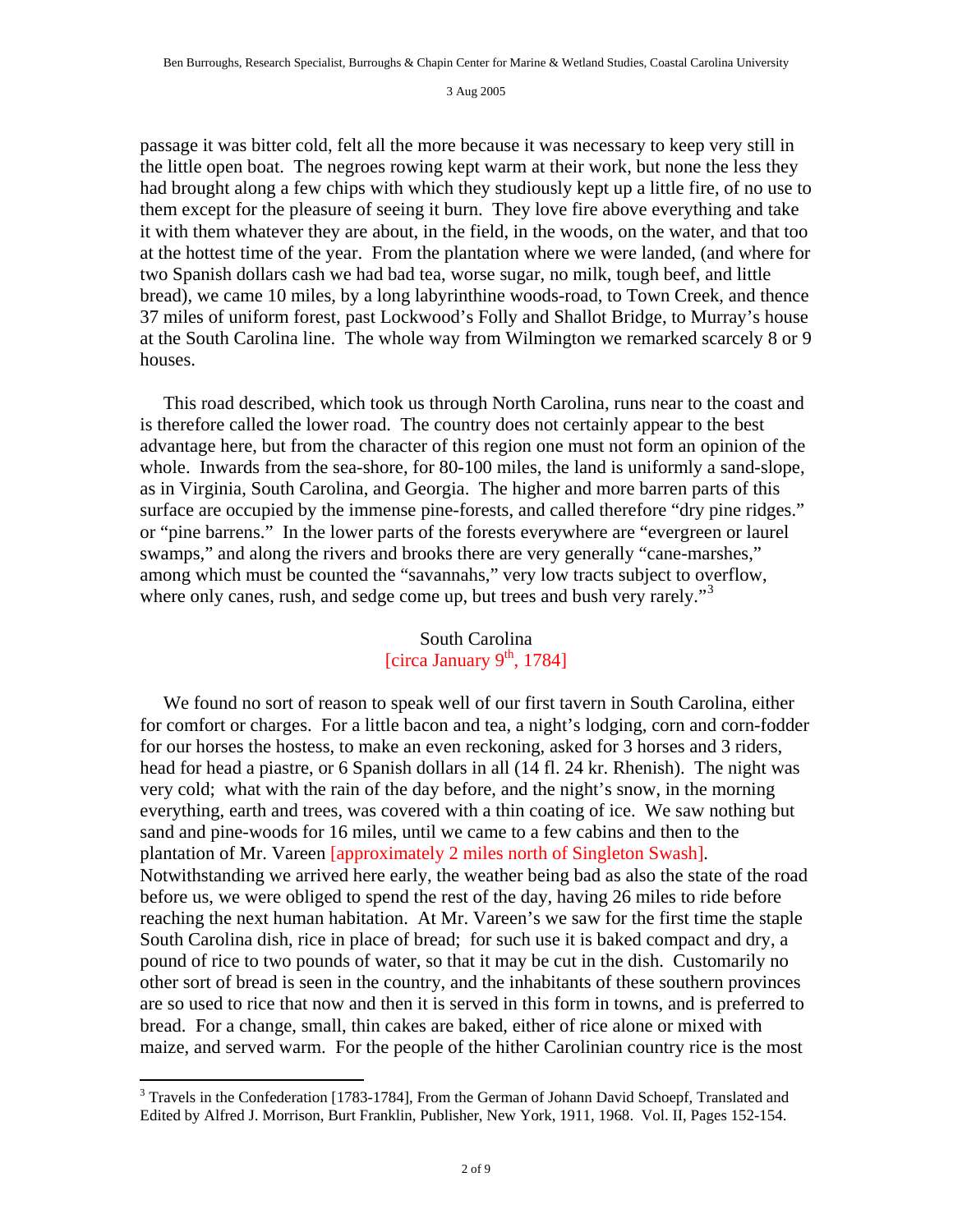important food and for their negroes almost the only food. The lands of our host being dryer and sandier, were not suitable for the culture of rice; therefore he occupies himself chiefly with Indigo.

 They have sundry varieties of indigo; but in this flat, sandy region that which is best and most profitable is called, to distinguish it from the other sorts, "false Guatimala" or "true Bahama." It does well on soil of a moderate fertility, but if circumstances allow, new land is used or that previously dunged. A few prepare the land for indigo by green manuring, that is, they put on very thin seedings of oats or wheat, and when nearly ripe turn in horses and cattle to eat it off and firm it together.

 The seed is planted after the first rainy weather in March or April, in rows  $1\frac{1}{2}$  -2 ft. apart, the plant growing almost that high. When towards the beginning of July the lowermost leaves grow yellow and begin to fall, and the blooms commence opening, the plant is regarded as ripe for cutting, which is done a second time about the end of August, and if it is a warm fall a third cutting may be had towards the end of September. In order that the work of cutting may be done forehandedly, and not hurried on account of the quantity to be handled at any one time, fields are sown so as to come in at distinct intervals. The plant



should not grow over-ripe. Indigo-fields require much attention, and must be diligently kept clean of caterpillars and weeds. Some 20 negroes are necessary to look after a plantation of 50 acres of indigo land and prepare the indigo, over and above what must be done in raising what they themselves and the planter's household need. In cutting and gathering, the herb must be gingerly dealt with, so that the blueish farina, which covers the leaves and is said to add much to the richness and beauty of the color, may not be rubbed off; nor should the plant be bruised, for if so, its heavy juices spoil the delicacy of the color, which must be got merely by fermentation of the unmangled plants steeped in water. To this end, they are carefully placed in a vessel, the "steeper," 10-15 ft. long and 4 ft. deep, the plants lying 12-15 inches deep, over which water is poured; according to the state of the weather; after 12-18 hours the plants begin to warm of themselves, swelling and fermenting; the time of the greatest and most complete fermentation must be carefully observed; the method in use is to place a thin stick over the mass which rises as it rises, but should the mass fall below the point where the staff is propped at the sides of the vessel, it is then time to let off the water into another vessel called the "beater." In this vessel the water, charged with the color-particles thrown off in the steeper by fermentation, is by a peculiar process beaten until it begins to foam and rise over the sides, which happens according to the warmth of the weather in 25-30 minutes, more or less. To check a too vehement overflow of the material a little oil is poured on, which has an immediate quieting effect. This beating of the water furthers the association of the color-particles contained in a dissolved state; so as not to miss the point of time when this begins to take place, a few drops of the beaten water are at intervals taken on the finger-nail, on a tin plate, or in a glass, and so soon as a blue shimmer is observed, or blueish particles show themselves, this process also must be discontinued. There is then,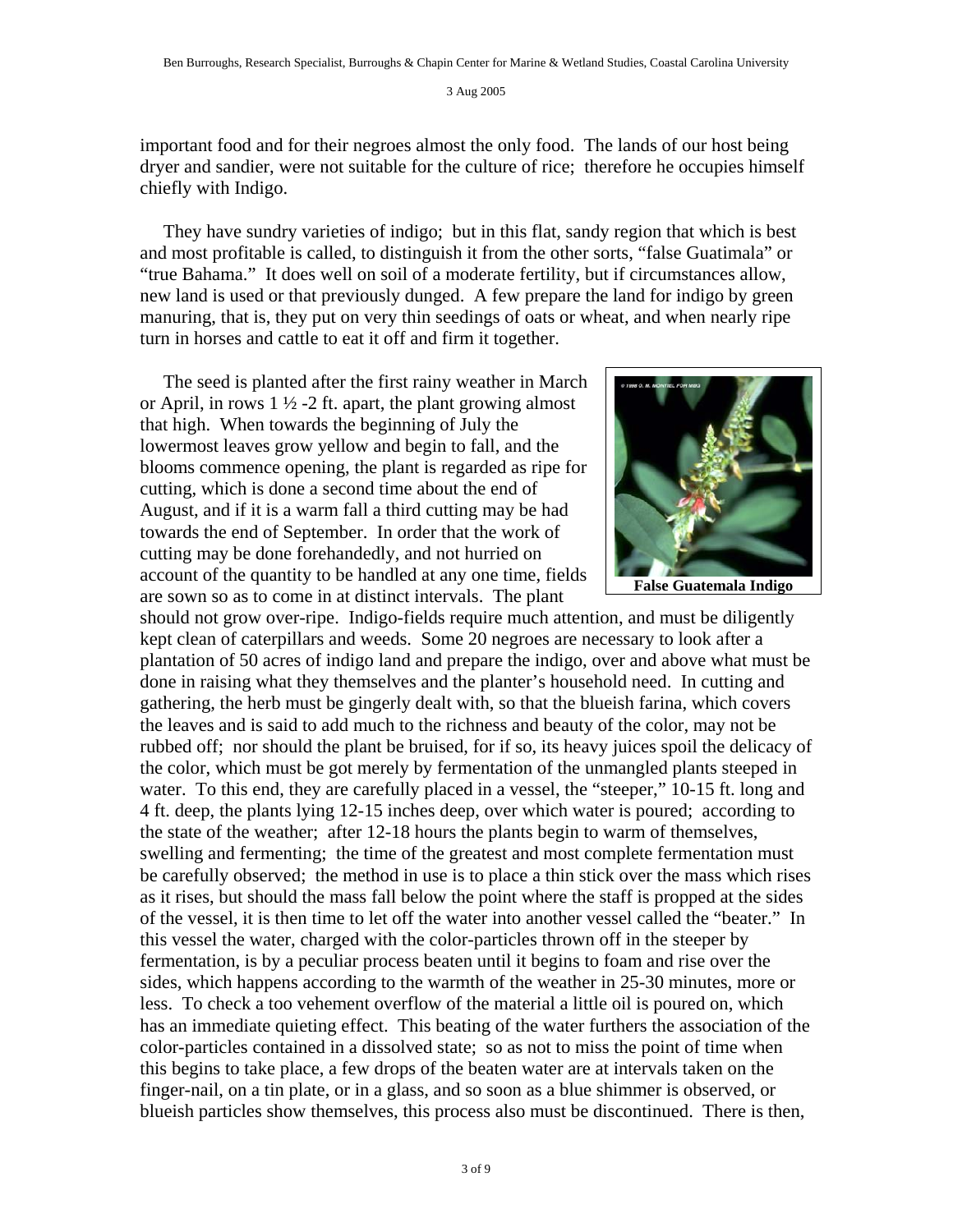with a gentle stirring a proportionate quantity of lime-water poured on, which brings about the precipitation of the indigo; when this is fallen to the consistency of a thick broth, the water standing above (now clear) is drawn off, and the sediment put into bags and hung up, until the moisture has largely come away. Finally this mass is taken out of the bags, kneaded on boards and wooden spades, divided into little cakes, and thoroughly dried, regard being had to the morning and evening sun. The preparation of indigo, which here and there is carried on with certain variations, is on the whole a chemical process requiring the most careful and exact attention in all its parts, the essential depending always on the right use of the proper moment, at which this or that should be done: The quality of the indigo is as much due to the exactness of its preparation as to the nature of the plant, of the soil, and of the weather. Hence indigo planters have not always equally good fortune, and often lose by the unskilfulness, malice, or carelessness of their head-men and workmen, much or the whole of a crop. The headmen in this sort of work are commonly negroes, and if they thoroughly understand the management of the indigo, a great value is set upon them, and they often fetch two or three times as much as they would ordinarily.



Workers prepare field for planting indigo.



Harvesting indigo crop

 In the average it is expected that an acre of land will yield 50 pounds of indigo, but very good land 60-70 pounds. Sundry marks determine the quality of the indigo in the eyes of those skilled; its lighter or darker, even and pure color, and the fineness of its particles, are exterior indications by which the practiced eye fixes the value: besides, the best sort must float in water and quite dissolve, and in the fire be consumed entirely; the more it departs from these peculiarities, the less good and genuine it is held to be. After rice, indigo is the chief staple of Carolina, and the yearly production and export reaches several 100,000 pounds' weight. Its cultivation may and will increase, since there is no lack of suitable land, nor is any great capital necessary for a first beginning. At Charleston a pound at this time, according to its condition, brings 3-5-7 shillings sterling: but neither in quality nor in price is the South Carolina indigo equal to that from the Mississippi, the West Indies, or South America. Besides that mentioned as most usually raised, the "false Guatimala," there is cultivated here and there in Carolina the French or

<span id="page-3-0"></span><sup>4</sup> http://www.bell.lib.umn.edu/Products/Indigo.html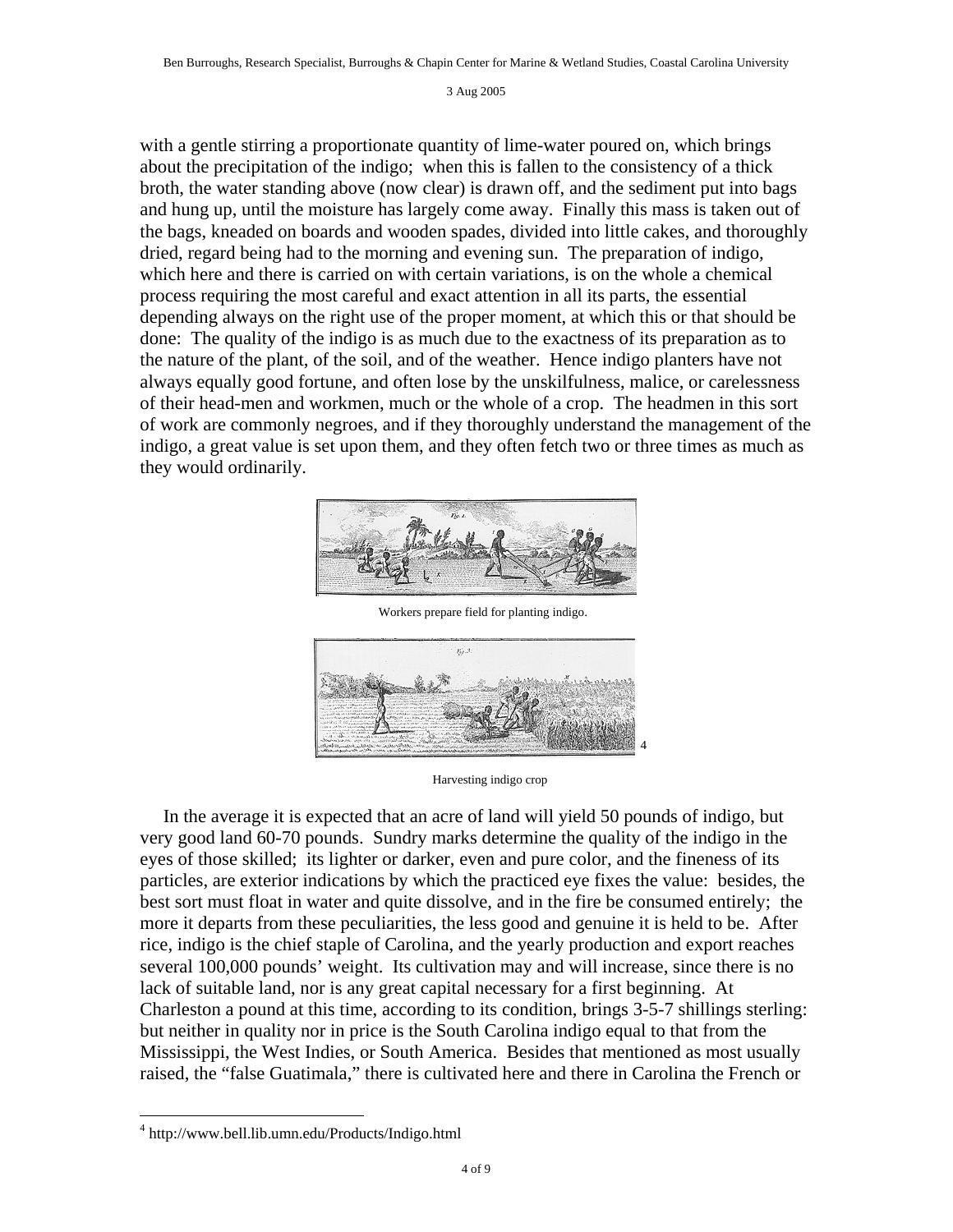Hispaniola Indigo, which however does not do so well, because more susceptible to cold, and on account of its deep roots demanding a fatter and richer soil. A third sort is called wild Indigo (*Amorpha fruticosa L*.): an indigenous growth, regarding the quality of which opinion is not yet settled, but from its easier cultivation and greater productivity this should be preferable to both the others.

 At Mr. Vareen's house I saw the skin of a female red tiger or cugar (*Felis concolor Linn*), which had been brought down in the neighborhood a few days before. The length of the stripped, and now somewhat shrunken, skin was over five foot from the muzzle to the beginning of the tail, the tail itself somewhat more than three foot long. The back, the sides, and the head were uniformly fallow, nearly fawn-colored, but the flanks and the belly whitish grey. The individual hairs were of one color throughout. The end of the tail verged somewhat on black, but the rest of the tail was of the color of the body. A



paw had been preserved; the claws were crooked and very strong, but there were no bony cases, (as with other varieties of this species), into which they might be withdrawn; they stood free, but so that they could be out-stretched and bent upwards and backwards. Several of the negroes ate of the flesh of the animal, and found it not at all distasteful. The man who killed it came almost upon it in the woods, before he observed it; it fled before him from tree to tree, until he could bring it down with his gun.

 These animals are nowhere plentiful this side the mountains, and are hardly to be met with except in the most solitary forests of Virginia and Carolina. They are everywhere regarded as timid, and it is claimed that there are no instances where men have been attacked by them. They venture very rarely into settled parts; in the woods they find prey enough among the tame and wild herds, for which they lurk from among the trees.

 Shortly before, a bear had been killed in this region, no less than 7 ft. 4 in. in length, and weighing 500 pounds; evidence that predacious animals find abundant nourishment here; bears in the northern provinces do not reach this size.



 Proceeding from the last-named plantation, after a few miles of woods-road, one comes to the so-called Long Bay or Beach [Long B ay began after you crossed Singleton Swash heading southward]. Here for 1[6](#page-4-1) miles the common highway<sup>6</sup> runs very near the shore. Lonely

and desolate as this part of the road is, without shade and with no dwellings in sight, it is by no means a tedious road. The number of shells washed up, sponges, corals, sea-

<u>.</u>

<span id="page-4-0"></span><sup>5</sup> http://www.nature.ca/notebooks/english/estcoug.htm

<span id="page-4-1"></span><sup>&</sup>lt;sup>6</sup> [This road ran along the strand of Long Bay in what was then known as All Saint's Parish, Georgetown District. It was a section of the main road between Wilmington, NC, at Cape Fear and Georgetown, SC, at Winyah Bay. The section that Schoepf is referring to is the strand at Myrtle Beach between Singleton Swash and Surfside Beach, in Horry County, South Carolina.]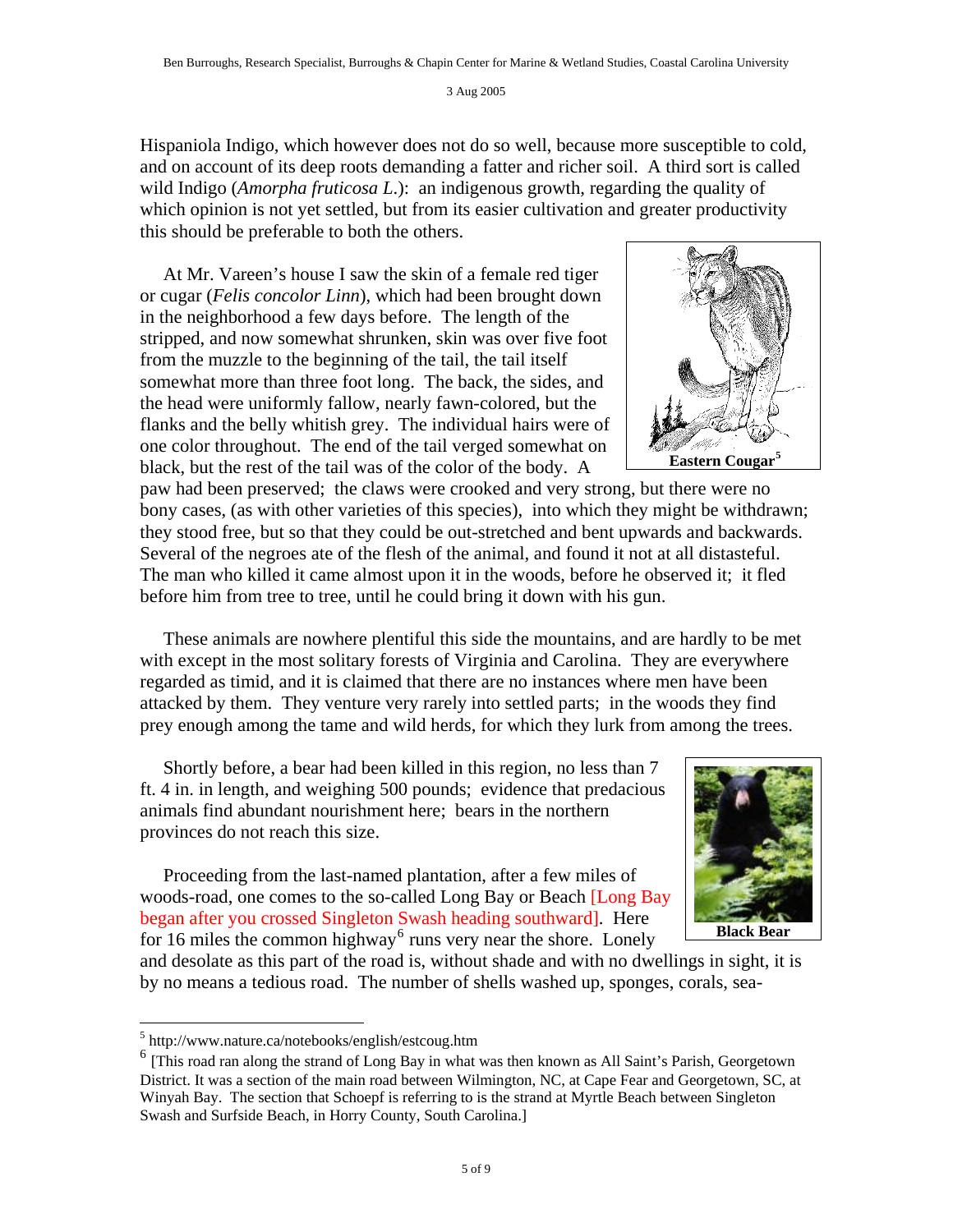grasses and weeds, medusae, and many other ocean-products which strew the beach, engage and excite the attention of the traveller at every step. Circumstances did not admit of our tarrying here at pleasure, however, we industriously collected whatever seemed to us notable. This beach-road consisted for the most part of shell-sand, coarse or fine, with very few, often no quartz-grains. So far as the otherwise loose sand is moistened by the play of the waves it forms an extremely smooth and firm surface, hardly showing hoof-marks. At a distance of perhaps 30-50 paces from the water, there runs parallel with it a line of low sand-swells, 3-6 ft. high and averaging 8-10 ft. across. Towards the sea these undulations were cut away almost perpendicularly, but on the other side were sloping and sparsely grown up with thin grass and bush. These sand-swells which the ocean itself seems to have set as its limit, were notwithstanding broken through here and there, and the land lying immediately behind was much ravaged as a result of occasional overflow.

The road leaving the beach *[in the Surfside Beach area]*, which extends far away of a similar character, one again traverses gloomy and lonesome woods to the neighborhood of the Waccama or Waggomangh, and beyond, by a narrow tongue of land between that river and the ocean, to Winguah Bay. The Waggomangh is one of the rivers most advantageous for these southern parts; it flows through a considerable tract of the interior country, and is navigable for large freight-boats. Shortly before its entrance into the ocean, it unites with the Pedee and the Black rivers, and they together make the forementioned Winguah Bay.

 On this Bay lies Georgetown, that is, at the mouth of the Black River. This place is said to have contained formerly 200 houses, of which the greater part were burned during the war by friends as well as foes. The situation is convenient for shipping and trade, and the town is therefore the depot of all the produce raised by the plantations on the neighboring rivers. It is the capital of the District of the same name [Old Georgetown District included what is now Georgetown, Horry, Marion and Dillon Counties and most of Williamsburg and Florence Counties], its distance from Charleston being 65 miles. We saw this town only from afar, having been landed several miles below it, on crossing the Bay. Twelve miles farther we had the North and South Santee to pass, which in this region are separated merely by a low, marshy island, half a mile wide but several miles long. This island, like all swampy spots on the rivers, was quite covered with evergreen bush, but a plant in bloom was nowhere to be seen. Here stood the canes already mentioned, and of an astonishing length; I saw many of them 36-40 ft. high, and single shoots or joints 10-12-15 inches long, and proportionately thick. The Santee at its mouth is of a considerable breadth; the rivers Catawba, Congaree, and Wateree unite with it. The remainder of the road to Charleston was as little remarkable as that which went before, the way lying through barren, flat, sandy pine-forests, seldom a house or a cabin to rejoice the eye, since everything is crowded near to or on the rivers, or where there is water. Finally, on the  $14<sup>th</sup>$  of January, we reached Bolton's Ferry, opposite Charleston, and were that evening set over the Bay, three miles wide, to the city. It was a pleasure to us to see our journey from Philadelphia hither now happily ended, for in the present condition of the country, and at this dismal time of the year, travelling was beginning to be very disagreeable and inconvenient. However, the uniformity of the regions we had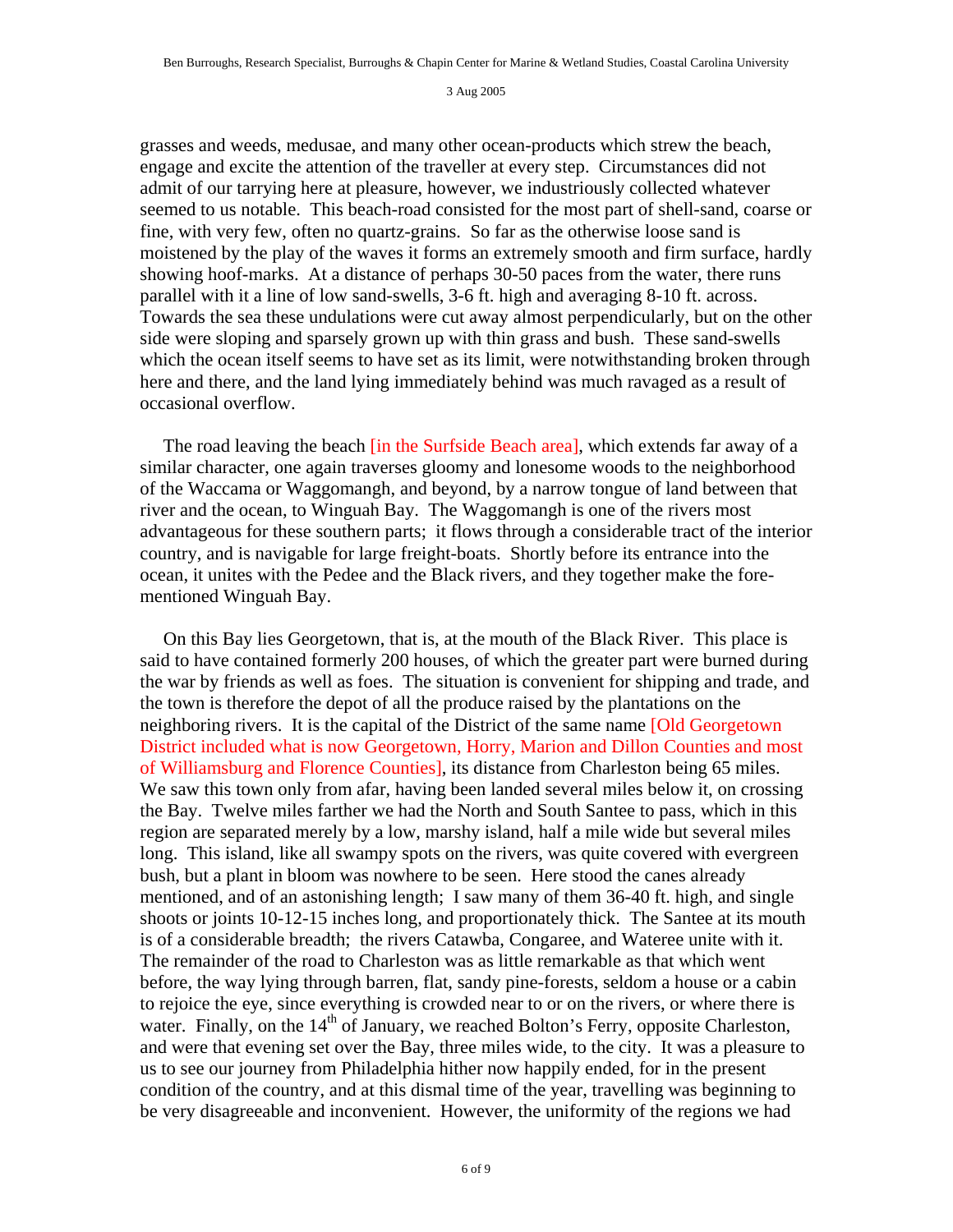traversed had this effect, that even on first entering it, the agreeable and lively aspect of this city made upon us the most pleasing and cheerful impression.

 Charleston is one of the finest of American cities; Philadelphia excepted, it is inferior to none, and I know not whether, from its vastly more cheerful and pleasing plan, it may not deserve first place, even if it is not the equal of Philadelphia in size and population. The city contains a number of tasteful and elegant buildings, which however are mostly of timber. This circumstance is explained in part by the natural scarceness of stone in this region; but there seems no reason why bricks might not be used here for building quite as well as at Philadelphia and New York, since nowhere are better materials to be had, or in greater plenty. The number of the houses is estimated to be about 1500. In the plan of the houses especial regard is had to airy and cool rooms. Most of the houses have spacious yards and gardens, and the kitchen is always placed in a separate building, the custom throughout the southern provinces, to avoid the heat and the danger of fire. The chief streets are wide, straight, and cross at right angles; but they are not paved, and hence give rise to a double inconvenience, in rainy and in dusty weather. The greatest length of the city is little short of a mile."<sup>[7](#page-6-0)</sup>

 "The manners of the inhabitants of Charleston are as different from those of the other North American cities as are the products of their soil. The profitable rice and indigo plantations are abundant sources of wealth for many considerable families, who therefore give themselves to the enjoyment of every pleasure and convenience to which their warmer climate and better circumstances invite them. Throughout, there prevails here a finer manner of life, and on the whole there are more evidences of courtesy than in the northern cities. I had already been told this at Philadelphia, and I found it to be the case; just as in general on the way hither, the farther I travelled from Pensylvania towards the southern country, there were to be observed somewhat more pleasing manners among the people, at least there was absent the unbearable curiosity of the common sort, which in the more northern regions extends to shamelessness and exhausts all patience. There is courtesy here, without punctiliousness, stiffness, or formality. It has long been nothing extraordinary for the richer inhabitants to send their children of both sexes to Europe for their education. The effect of this on manners must be all the greater and more general since there were neither domestic circumstances to stand in the way nor particular religious principles, as among the Presbyterians of New England or the Quakers of Pensylvania, to check the enjoyment of good-living. So luxury in Carolina has made the greatest advance, and their manner of life, dress, equipages, furniture, everything denotes a higher degree of taste and love of show, and less frugality than in the northern provinces. They had their own playhouse, in which itinerant companies from time to time entertained the public, but it was burned some time ago. A like misfortune overtook an elegant dancing-hall. A French dancing master was the promoter of this building; the necessary amount as advanced him by the first minister of the town who not only had no hesitation in a matter of furthering the pleasure of his parishioners, but afterwards when the property fell to him, the Frenchman being unable to return the loan, made no scruple

<span id="page-6-0"></span> $7$  Travels in the Confederation [1783-1784], From the German of Johann David Schoepf, Translated and Edited by Alfred J. Morrison, Burt Franklin, Publisher, New York, 1911, 1968. Vol. II, Pages 156-164.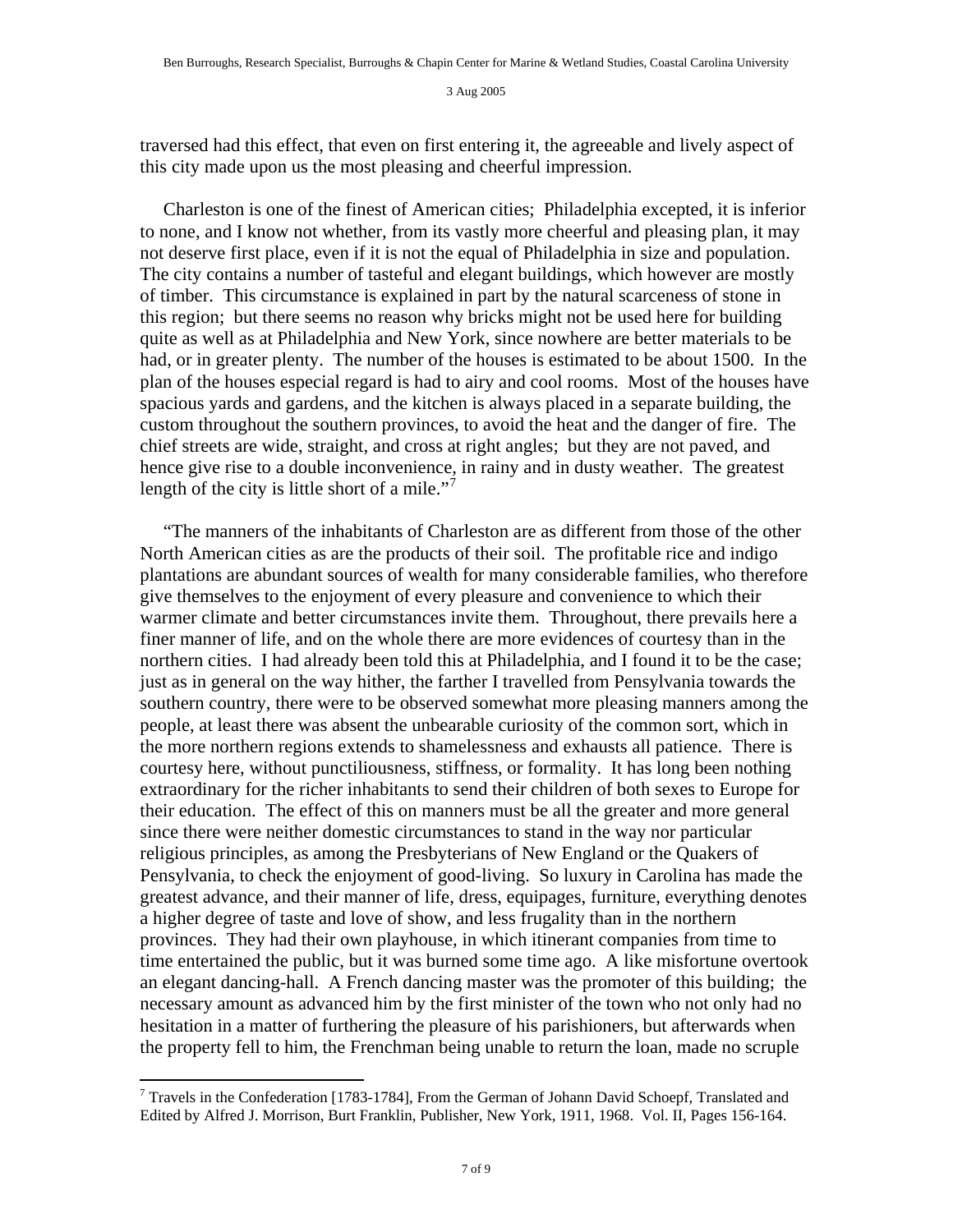of receiving the rent; whereas in the New England states the bare thought of such a thing would have disgraced any minister."<sup>[8](#page-7-0)</sup>

### Other interesting observations taken from Schoepf's journal:

 "In the midst of the sandy levels and the forests there are here and there little lakes, often pretty deep, and apparently with no outlet or supply from other waters. In several of these, fish are said to be found, coming from no one knows where. The same is true also of South Carolina, where in deserted rice-plantations rain-water assembles in large ponds, which have no running water outlet, and yet fish are found in them. The people believe that the seed of the fish fall down with the rain, and the wild ducks and numerous other water-fowl which visit these ponds are not suspected."<sup>[9](#page-7-1)</sup>

 "A chain of small, low islands lies close in to the main-land, along North and South Carolina, forming a narrow, navigable sound. The soil immediately on the coast is not altogether bad, in many places better than that more inland, and many people are tempted to live there, where in addition to farming they may get a support and money by fishing. The shore, it is said, is pretty well settled already; and it was astonishing, after we had come the whole way from New-Bern [to Snead's Ferry on the Neus River, in NC] without meeting a soul, to be assured here that by a few musket-shots and in an hour's time, 200 men might be brought together from the adjacent country."<sup>[10](#page-7-2)</sup>

 "In North and South Carolina, besides corn, a small kind of peas, called Indian peas, is very much raised. They yield heavily and in good years produce 40-50 for one. They plant them the end of April or the first of May and gather in October."<sup>[11](#page-7-3)</sup>

 "The lack of salt and its dearness during the war, when a bushel often cost one or two Spanish dollars, brought it about that on the coast of North and South Carolina they began to boil sea-water in pans. This was done at the time with good success and great profit, but is now given over since it can be had in plenty and cheap from the West Indies. Since the value of wood may be counted as nothing, this manner of preparing salt would still be profitable, if the price of salt continued at no more than 3/8 of a dollar, but this is not the case. No attempt has been made to get salt from sea-water by evaporation in pits. The expense for salt is considerable, and many vessels are engaged in its conveyance. Besides that necessary for pickling fish and meat, it is the custom in the back parts and the country at a distance from the coast to give the horses and black cattle a little salt several times a week, as well with a view to the health of the cattle as to accustom them to the house and the plantation, and the cattle hanker after it. Near the coast, however, even where the cattle cannot get to salt-water, they are not so lickerish: and no salt is

<span id="page-7-0"></span> $8$  Travels in the Confederation [1783-1784], From the German of Johann David Schoepf, Translated and Edited by Alfred J. Morrison, Burt Franklin, Publisher, New York, 1911, 1968. Vol. II, Pages 167-168.  $9$  Ibid. Page 135.

<span id="page-7-2"></span><span id="page-7-1"></span> $10$  Ibid. Page 136.

<span id="page-7-3"></span> $11$  Ibid. Page 139.